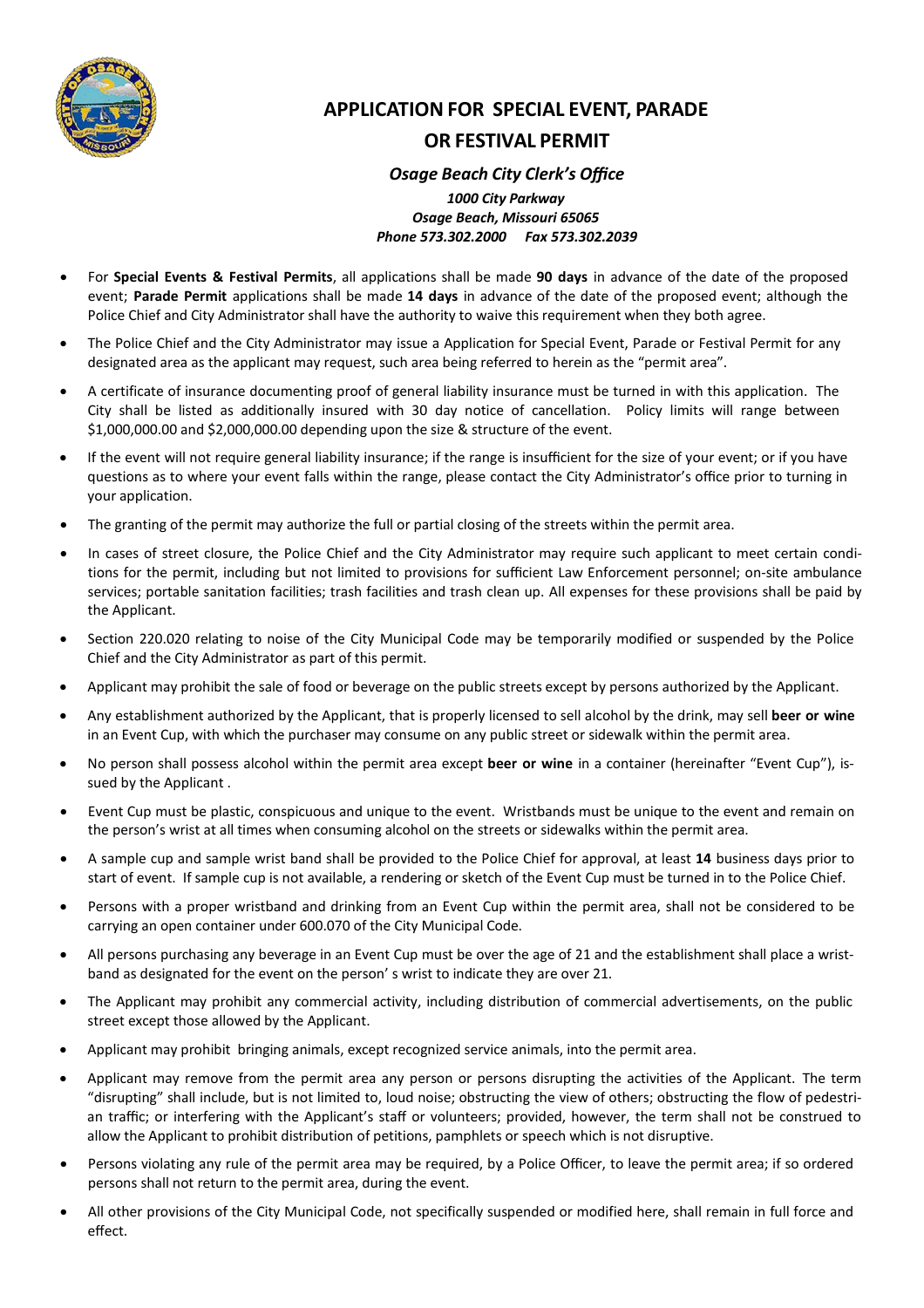

# **APPLICATION FOR SPECIAL EVENT, PARADE OR FESTIVAL PERMIT**

 $\square$  SPECIAL EVENT  $\square$  PARADE  $\square$  FESTIVAL  $\square$  OTHER

(No Fee) (No Fee) (\$250.00 Fee)

# **DEFINITIONS**

*Special Event:* Any festival, concert, exhibition or show, with an attendance of which may be expected to exceed 100 persons; is scheduled to be staged; operated and run continuously for any period exceeding 3 hours; and where the expected attendance exceeds the available parking spaces for the property and/or requires traffic control from the Osage Beach Police Department. (City Ordinance 605.110 ‐ 605.190)

Parade: Any group of people or vehicles using a City roadway containing at least 50 people or at least 10 vehicles. The military forces of the United States & the State; personnel of the Police & Fire Departments of the City; and funeral processions shall be exempt from application. (City Ordinance 340.050)

*Festival:* Any festival, concert, exhibition or show that requires street closure; and/or if the sale and con‐ sumption of alcoholic beverages will be present at event. (City Ordinance 600.075)

| <b>EVENTINFORMATION</b>                                                                                                                                                                                                       |                  | DATE OF APPLICATION: _________________ |  |
|-------------------------------------------------------------------------------------------------------------------------------------------------------------------------------------------------------------------------------|------------------|----------------------------------------|--|
|                                                                                                                                                                                                                               |                  |                                        |  |
|                                                                                                                                                                                                                               |                  |                                        |  |
|                                                                                                                                                                                                                               |                  |                                        |  |
|                                                                                                                                                                                                                               | Event Time: 1990 | Tear Down Time: 1990                   |  |
| <b>EVENT ORGANIZER CONTACT INFORMATION</b>                                                                                                                                                                                    |                  |                                        |  |
|                                                                                                                                                                                                                               |                  |                                        |  |
|                                                                                                                                                                                                                               |                  |                                        |  |
|                                                                                                                                                                                                                               |                  |                                        |  |
|                                                                                                                                                                                                                               |                  |                                        |  |
| Name: Name: Name: Name: Name: Name: Name: Name: Name: Name: Name: Name: Name: Name: Name: Name: Name: Name: Name: Name: Name: Name: Name: Name: Name: Name: Name: Name: Name: Name: Name: Name: Name: Name: Name: Name: Name: |                  |                                        |  |
|                                                                                                                                                                                                                               |                  |                                        |  |
|                                                                                                                                                                                                                               |                  |                                        |  |
|                                                                                                                                                                                                                               |                  |                                        |  |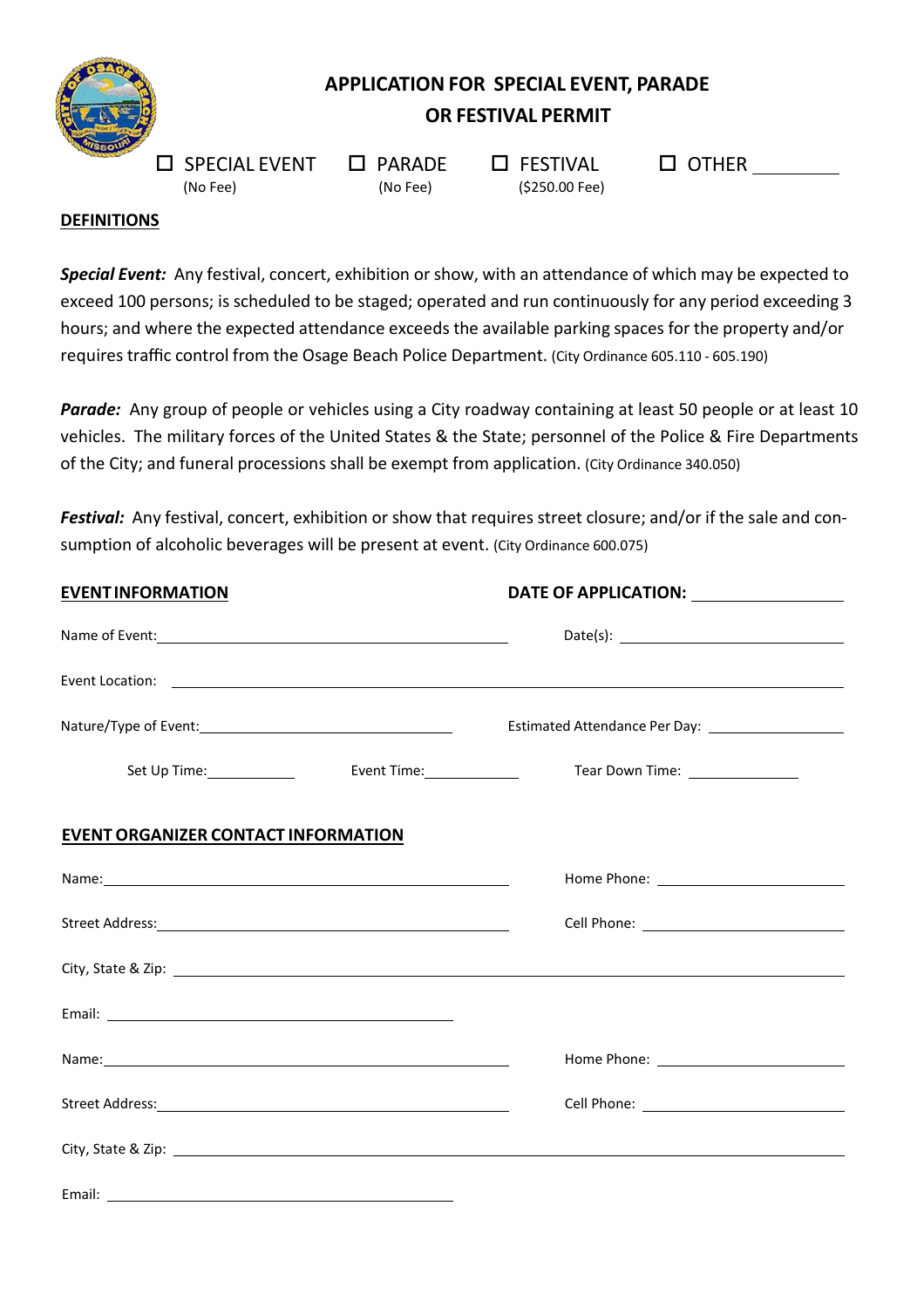#### *APPLICATION FOR SPECIAL EVENT, PARADE OR FESTIVAL PERMIT PAGE 2*

| Is this a charity event? | <b>YES</b> | NO 1 | (If yes list organization information below) |
|--------------------------|------------|------|----------------------------------------------|
|                          |            |      |                                              |
|                          |            |      |                                              |
|                          |            |      |                                              |
|                          |            |      |                                              |

\*If the sponsor of the event is a Corporation, a complete list of its Officers and Directors, together with a copy of its Articles of Incorporation and Certificate of Incorporation shall be submitted with this application on a separate sheet of paper.

## **CONTACT PERSON(S) AT EVENT**

| Name:                                                                                                                                                                                                                                         | Cell Phone: <u>________________________________</u> |
|-----------------------------------------------------------------------------------------------------------------------------------------------------------------------------------------------------------------------------------------------|-----------------------------------------------------|
| Name:<br><u>and the contract of the contract of the contract of the contract of the contract of the contract of the contract of the contract of the contract of the contract of the contract of the contract of the contract of the contr</u> | Cell Phone: <u>_____________________________</u>    |
| Name:                                                                                                                                                                                                                                         | Cell Phone: <u>_________________________</u>        |

### **GENERAL QUESTIONS REGARDING EVENT**

| 1. | Will this event be open to the public or by invitation only? |            | <b>PUBLIC</b>    | <b>INVITATION</b> |  |
|----|--------------------------------------------------------------|------------|------------------|-------------------|--|
| 2. | Will admission be charged?                                   | YES        | NO               |                   |  |
| 3. | Will donations be taken?                                     | YES        | NO.              |                   |  |
|    | 4. Will you require restroom facilities?                     | YES        | NO.              |                   |  |
| 5. | Will tents be erected?                                       | <b>YES</b> | NO.              | If so, how many?  |  |
| 6. | Will you require access to water?                            | YES        | NO.              |                   |  |
| 7. | Will you be using generators or utility power?               |            | <b>GENERATOR</b> | UTILITY           |  |
| 8. | Will additional electrical wiring be installed?              | YES        | NO.              |                   |  |

### **ENTERTAINMENT**

| Will there be live entertainment or music? | <b>YES</b> | NΩ |                  |
|--------------------------------------------|------------|----|------------------|
| If so, will stages be built?               | <b>YES</b> | NO | If so, how many? |

Please note dates and times performances will take place:

| DATE(S): | <b>START TIME:</b> | A.M./P.M. | <b>END TIME:</b> | A.M./P.M. |
|----------|--------------------|-----------|------------------|-----------|
| DATE(S): | <b>START TIME:</b> | A.M./P.M. | END TIME:        | A.M./P.M. |
| DATE(S): | <b>START TIME:</b> | A.M./P.M. | <b>END TIME:</b> | A.M./P.M. |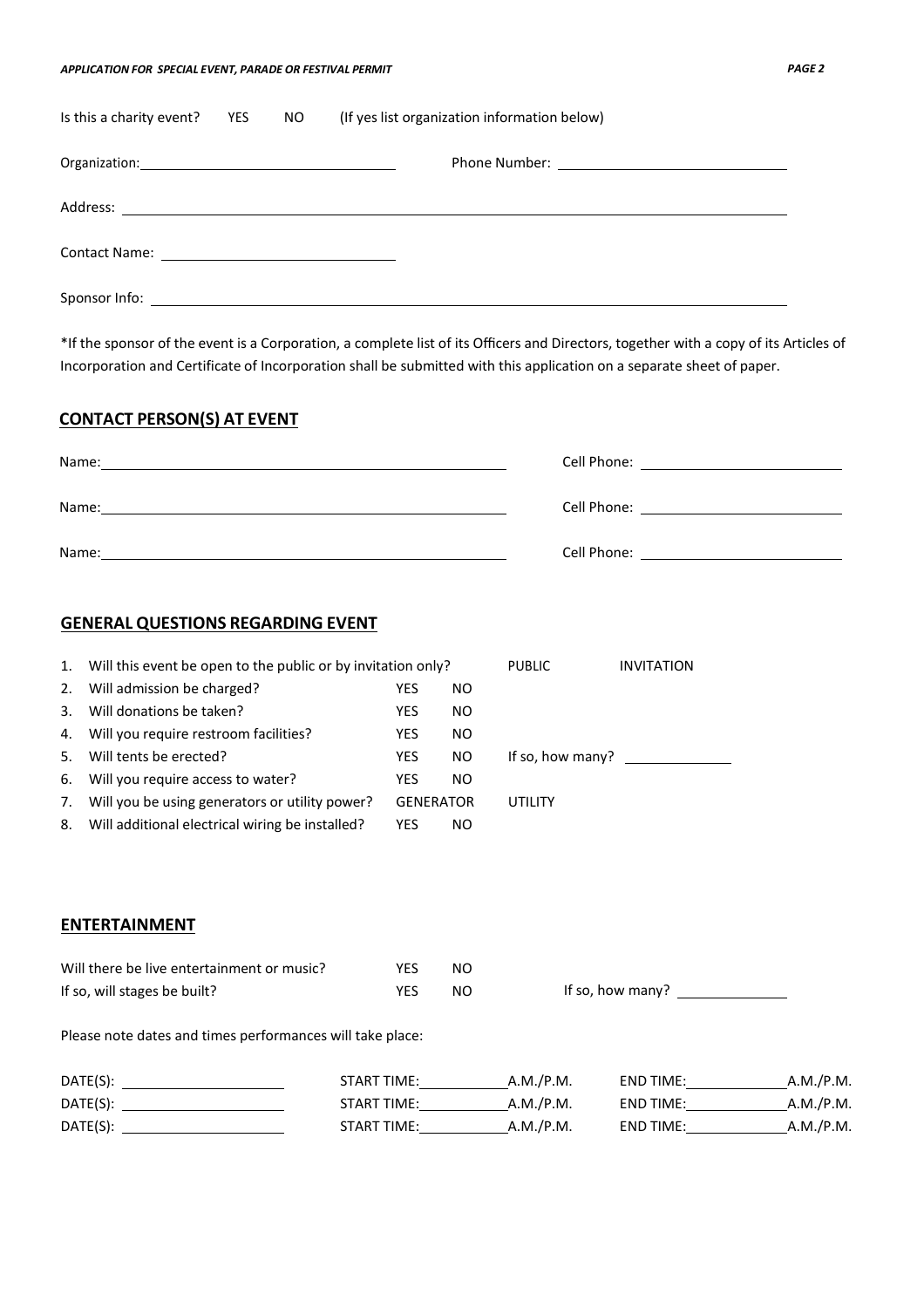# **FOOD & DRINK**

| Will food be served?                                                                                                                                                                                                           | YES | <b>NO</b> |            |             |            |                                                                       | How many vendors do you anticipate?                                             |  |
|--------------------------------------------------------------------------------------------------------------------------------------------------------------------------------------------------------------------------------|-----|-----------|------------|-------------|------------|-----------------------------------------------------------------------|---------------------------------------------------------------------------------|--|
| Will there be a charge for food/snacks?                                                                                                                                                                                        |     |           | YES        | <b>NO</b>   |            |                                                                       |                                                                                 |  |
|                                                                                                                                                                                                                                |     |           |            |             |            |                                                                       | If YES, sales tax shall be collected and remitted to local and state authority. |  |
| Will alcoholic beverages be available?                                                                                                                                                                                         |     |           | <b>YES</b> | <b>NO</b>   |            |                                                                       |                                                                                 |  |
| Will alcoholic beverages be sold by the drink?                                                                                                                                                                                 |     |           |            | YES         | <b>NO</b>  |                                                                       |                                                                                 |  |
|                                                                                                                                                                                                                                |     |           |            |             |            | If YES, you must obtain a Liquor License from the City of Osage Beach |                                                                                 |  |
|                                                                                                                                                                                                                                |     |           |            |             |            | and the State Liquor Control Authority in addition to this permit.    |                                                                                 |  |
| Will alcoholic beverages be given away?                                                                                                                                                                                        |     |           |            | YES         | <b>NO</b>  |                                                                       |                                                                                 |  |
| What type of alcoholic beverages be served?                                                                                                                                                                                    |     |           |            | <b>BEER</b> |            | <b>WINE</b>                                                           | <b>BOTH</b>                                                                     |  |
| Please note dates and times alcoholic beverages will be available:                                                                                                                                                             |     |           |            |             |            |                                                                       |                                                                                 |  |
| DATE(S): __________________________                                                                                                                                                                                            |     |           |            |             |            |                                                                       |                                                                                 |  |
| DATE(S): __________________________                                                                                                                                                                                            |     |           |            |             |            |                                                                       |                                                                                 |  |
| DATE(S): __________________________                                                                                                                                                                                            |     |           |            |             |            |                                                                       | END TIME: A.M./P.M.                                                             |  |
| <u>SECURITY</u>                                                                                                                                                                                                                |     |           |            |             |            |                                                                       |                                                                                 |  |
| Have you arranged for security at your event?                                                                                                                                                                                  |     |           |            |             | <b>YES</b> | <b>NO</b>                                                             |                                                                                 |  |
| If so, who will be providing security?                                                                                                                                                                                         |     |           |            |             |            |                                                                       |                                                                                 |  |
|                                                                                                                                                                                                                                |     |           |            |             |            |                                                                       |                                                                                 |  |
|                                                                                                                                                                                                                                |     |           |            |             |            |                                                                       |                                                                                 |  |
| <b>PARADE SPECIFICS</b>                                                                                                                                                                                                        |     |           |            |             |            |                                                                       |                                                                                 |  |
|                                                                                                                                                                                                                                |     |           |            |             |            |                                                                       |                                                                                 |  |
| Starting Point: Management of the Starting Point:                                                                                                                                                                              |     |           |            |             |            |                                                                       |                                                                                 |  |
| Assembly Area:                                                                                                                                                                                                                 |     |           |            |             |            |                                                                       |                                                                                 |  |
| Interval of space to be maintained between Parade Units shall not exceed 50 feet.                                                                                                                                              |     |           |            |             |            |                                                                       |                                                                                 |  |
| Two-three weeks prior to event please provide the approximate number who/which will constitute parade:                                                                                                                         |     |           |            |             |            |                                                                       |                                                                                 |  |
| Persons: ________                                                                                                                                                                                                              |     |           |            |             |            |                                                                       |                                                                                 |  |
| Animals: Type: Type: Type: Type: Type: Type: Type: Type: Type: Type: Type: Type: Type: Type: Type: Type: Type: Type: Type: Type: Type: Type: Type: Type: Type: Type: Type: Type: Type: Type: Type: Type: Type: Type: Type: Typ |     |           |            |             |            |                                                                       |                                                                                 |  |
|                                                                                                                                                                                                                                |     |           |            |             |            |                                                                       |                                                                                 |  |
| Portion of the width of the streets to be traversed which the parade will occupy:                                                                                                                                              |     |           |            |             |            |                                                                       |                                                                                 |  |
|                                                                                                                                                                                                                                |     |           |            |             |            |                                                                       |                                                                                 |  |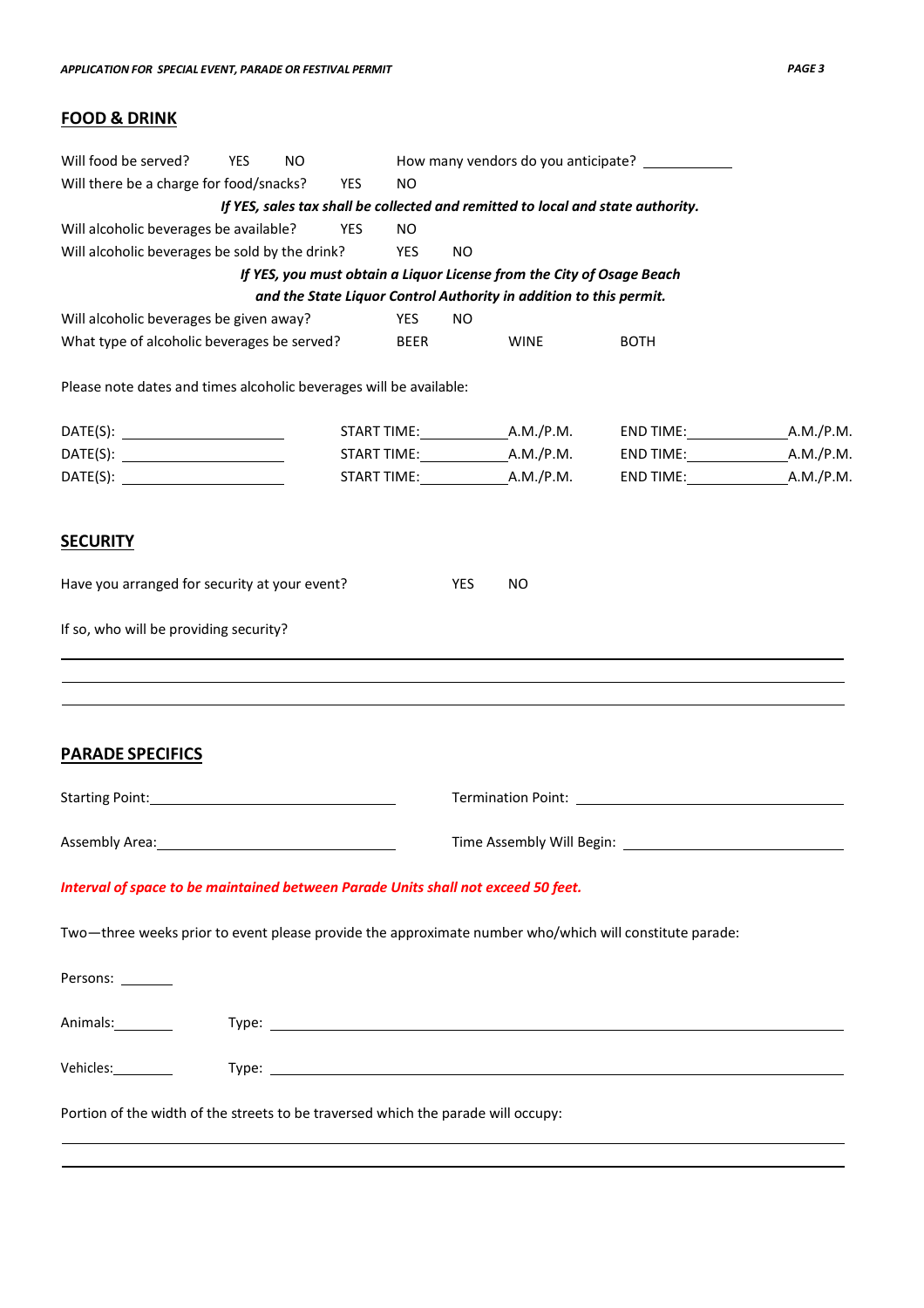### **STREET VENDORS TO PARTICIPATE**

List all vendors who shall be authorized by Applicant to participate (may be completed on blank page if necessary): (A finalized list shall be provided to the City within 24 hours of Event.)

|                                            |               | Vendors Name: 1988 and 2008 and 2008 and 2008 and 2008 and 2008 and 2008 and 2008 and 2008 and 2008 and 2008 and 2008 and 2008 and 2008 and 2008 and 2008 and 2008 and 2008 and 2008 and 2008 and 2008 and 2008 and 2008 and 2 |  |
|--------------------------------------------|---------------|--------------------------------------------------------------------------------------------------------------------------------------------------------------------------------------------------------------------------------|--|
| Circle One: Food                           | Informational | Merchandise                                                                                                                                                                                                                    |  |
|                                            |               |                                                                                                                                                                                                                                |  |
|                                            |               | Vendors Name: 1988 and 2008 and 2008 and 2008 and 2008 and 2008 and 2008 and 2008 and 2008 and 2008 and 2008 and 2008 and 2008 and 2008 and 2008 and 2008 and 2008 and 2008 and 2008 and 2008 and 2008 and 2008 and 2008 and 2 |  |
| Circle One: Food Informational Merchandise |               |                                                                                                                                                                                                                                |  |
|                                            |               |                                                                                                                                                                                                                                |  |
|                                            |               | Vendors Name: 1988 and 2008 and 2008 and 2008 and 2008 and 2008 and 2008 and 2008 and 2008 and 2008 and 2008 and 2008 and 2008 and 2008 and 2008 and 2008 and 2008 and 2008 and 2008 and 2008 and 2008 and 2008 and 2008 and 2 |  |
| Circle One: Food Informational Merchandise |               |                                                                                                                                                                                                                                |  |
|                                            |               |                                                                                                                                                                                                                                |  |
|                                            |               |                                                                                                                                                                                                                                |  |
| Circle One: Food Informational Merchandise |               |                                                                                                                                                                                                                                |  |
|                                            |               |                                                                                                                                                                                                                                |  |
|                                            |               | Vendors Name: Name and Second Contract and Second Contract of the Contract of the Contract of the Contract of the Contract of the Contract of the Contract of the Contract of the Contract of the Contract of the Contract of  |  |
| Circle One: Food Informational             |               | Merchandise                                                                                                                                                                                                                    |  |
|                                            |               |                                                                                                                                                                                                                                |  |
|                                            |               |                                                                                                                                                                                                                                |  |
| Circle One: Food Informational Merchandise |               |                                                                                                                                                                                                                                |  |

# **NOTE: ALL VENDORS MUST HAVE ALL NECESSARY LICENSES TO SELL FOOD/MERCHANDISE WITHIN THE PERMITTED AR‐ EA—COPIES OF LICENSES FOR EACH VENDOR MUST BE ATTACHED.**

#### **LIQUOR LICENSE HOLDERS TO PARTICIPATE**

List all liquor license holders who shall be authorized by Applicant to participate (may be completed on blank page if necessary):

| Address: | Vendors Name: Note and the contract of the contract of the contract of the contract of the contract of the contract of the contract of the contract of the contract of the contract of the contract of the contract of the con<br><u> 1980 - Andrea Station, amerikansk politik (</u> |
|----------|---------------------------------------------------------------------------------------------------------------------------------------------------------------------------------------------------------------------------------------------------------------------------------------|
| Address: | <u> 1989 - Andrea State Barbara, amerikan personal di sebagai personal di sebagai personal di sebagai personal di</u>                                                                                                                                                                 |
| Address: |                                                                                                                                                                                                                                                                                       |
| Address: | <u> 1989 - Andrea Andrew Maria (h. 1989).</u><br>Phone #: <u>__________________________</u><br><u> 1989 - Andrea Andrew Maria (h. 1989).</u>                                                                                                                                          |

## **NOTE: ALL PARTICIPATING LIQUOR LICENSE HOLDERS MUST ACQUIRE A CITY AND STATE CATERER'S LICENSE FOR THE EVENT AUTHORIZING THEM TO SELL LIQUOR WITHIN THE PERMITTED AREA.**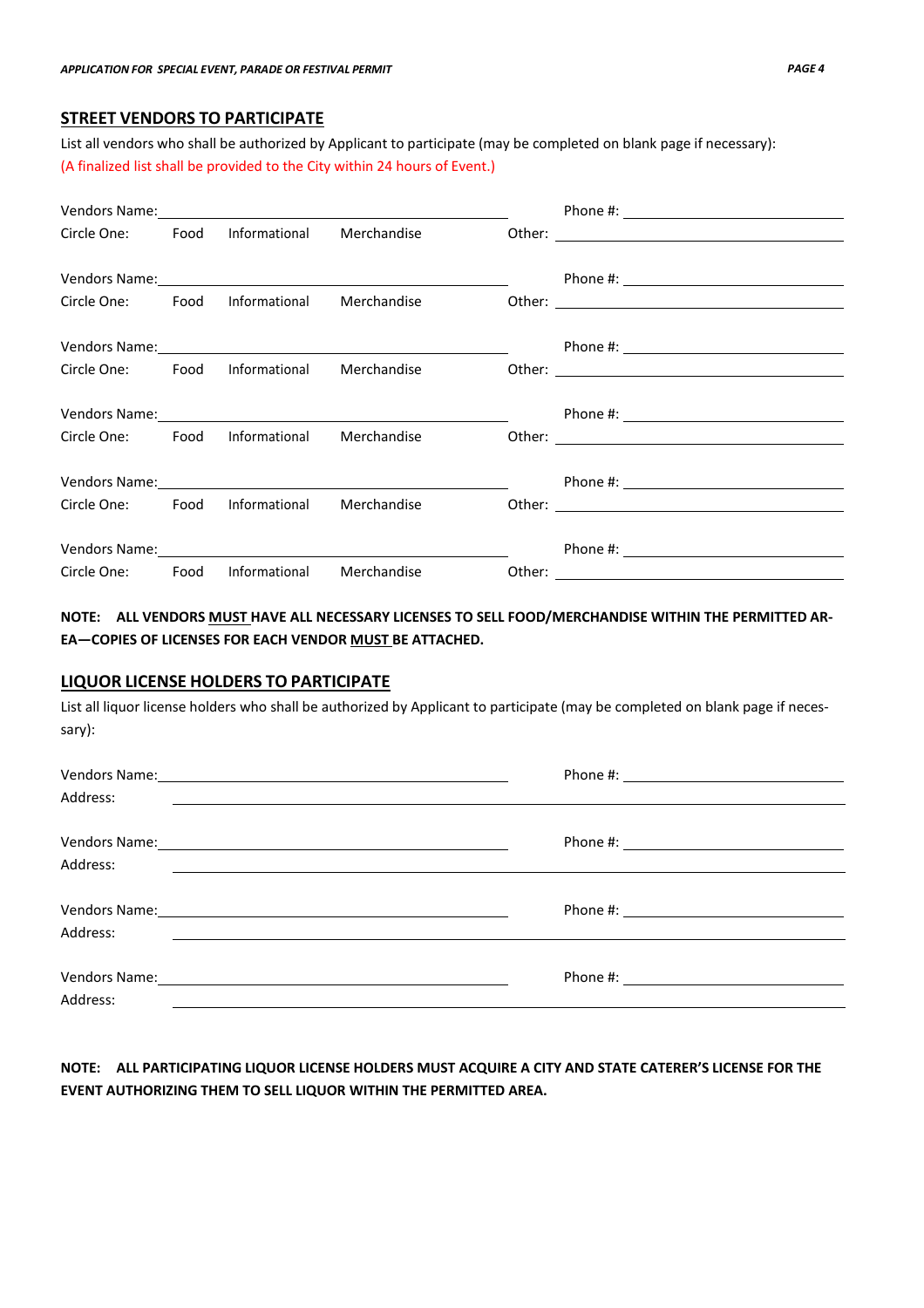Sketch the designated event area, parade or race route below. Include all street names of parade/race route and names of all cross streets. Identify all traffic control devices (stop signs, yield signs, traffic lights) and direction of traffic control. Designate crosswalks, tents, stages and vendors. Please provide a map of the area and/or specifics of the event. Use additional paper if needed.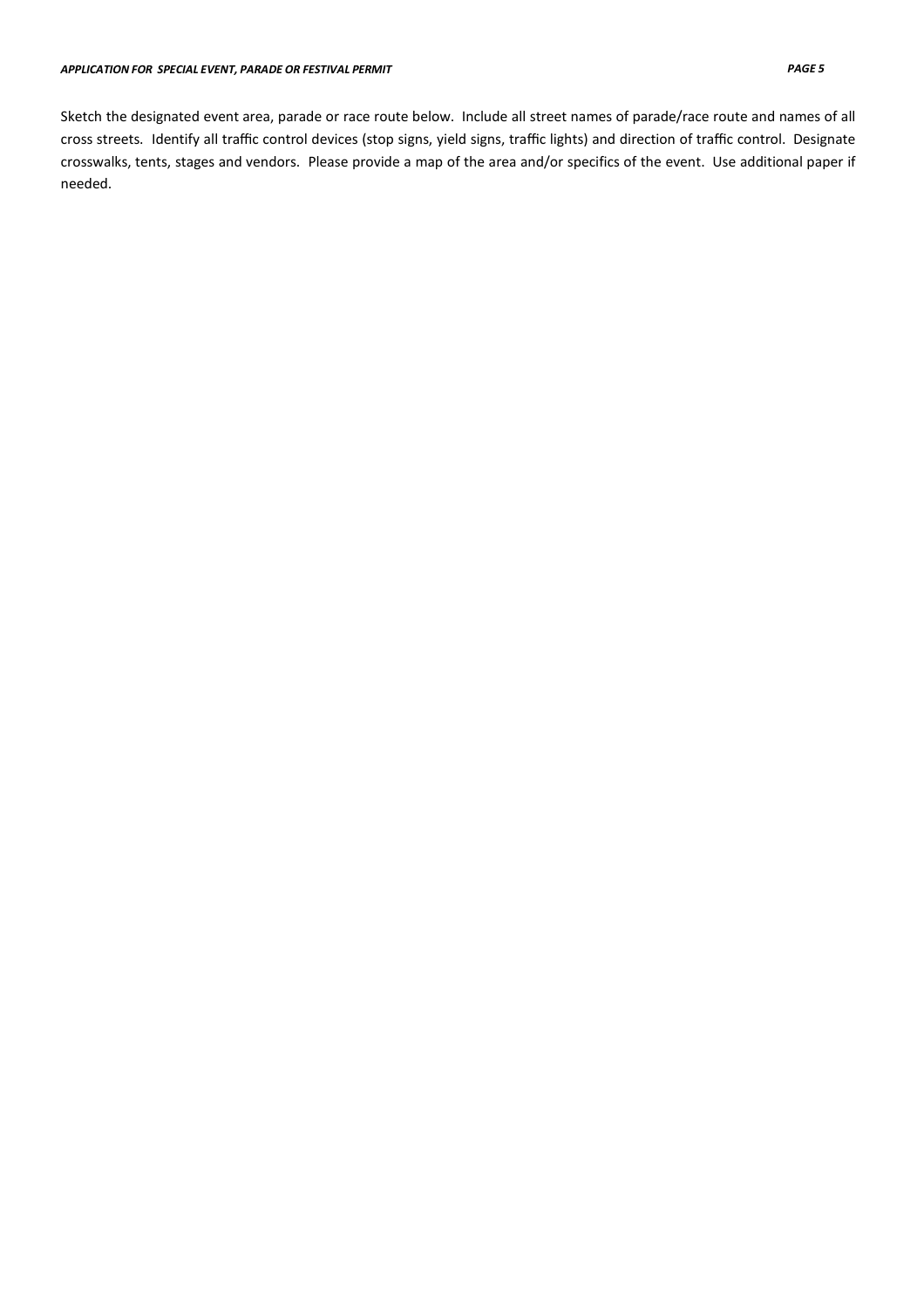**Describe your plans for the following:**

### **EMERGENCY MEDICAL SERVICES**

# **CLEAN UP/TRASH REMOVAL**

# **PUBLIC SAFETY**

### **EVENT PARKING**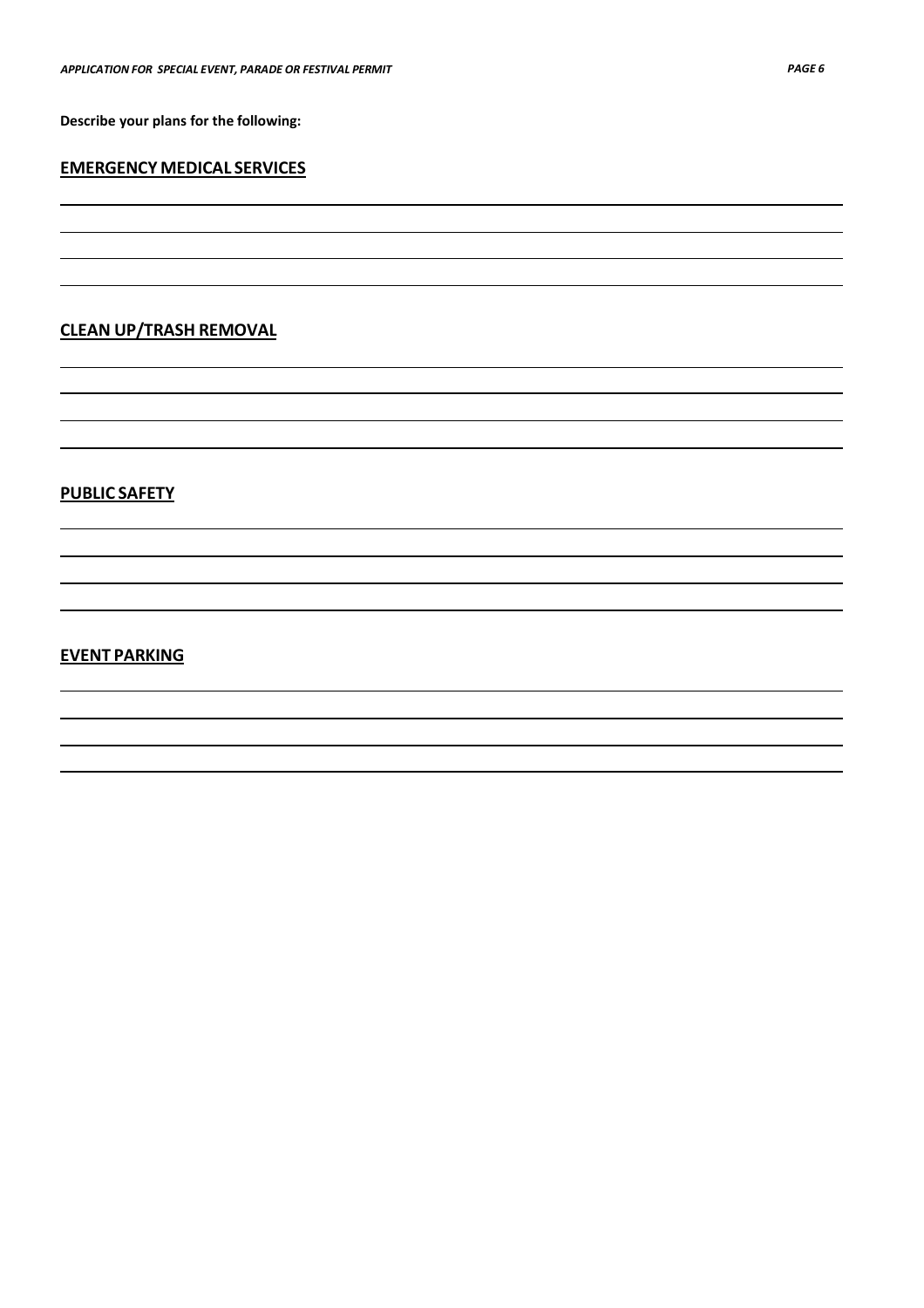### **APPROVAL BY POLICE CHIEF**

By Signature below the Police Chief advises he has not approved any parade or other event prior to this application which will prevent the Police Department from providing normal police services to the rest of the City.

Signature: Date:

#### **APPROVAL BY CITY ADMINISTRATOR**

By Signature below the City Administrator approves the application on the date written below.

Signature: Date:

Describe any special conditions placed on permit: \_\_\_\_\_\_\_\_\_\_\_\_\_\_\_\_\_\_\_\_\_\_\_\_\_\_\_\_\_\_

**THIS PERMIT IS NOT VALID UNLESS SIGNED BY BOTH THE CITY ADMINISTRATOR AND POLICE CHIEF**